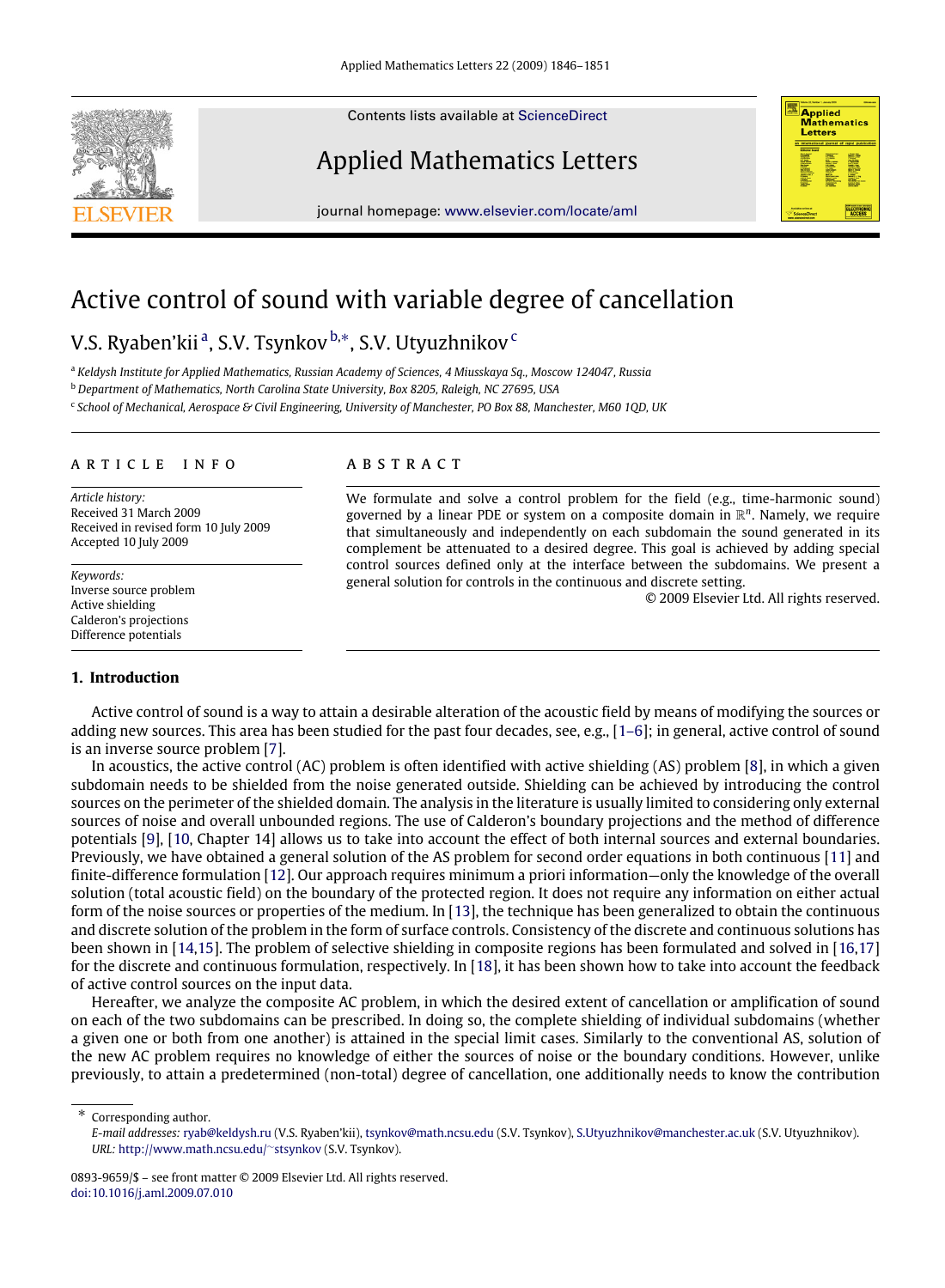

<span id="page-1-4"></span><span id="page-1-3"></span><span id="page-1-0"></span>**Fig. 1.** Schematic.

<span id="page-1-2"></span>from one of the two sides to the overall field at the interface. The limit cases of total cancellation (complete shielding) can still be done based on the knowledge of the overall field only.

### <span id="page-1-8"></span>**2. Continuous formulation of the problem**

Consider the following linear boundary value problem (BVP) on the domain  $D \subseteq \mathbb{R}^n$ :

$$
Lu = f, \quad \mathbf{x} \in D, \tag{1}
$$
\n
$$
u \in E_D.
$$

Here, *L* is a linear differential operator and Ξ*<sup>D</sup>* is a function space that guarantees the solvability and uniqueness, provided that the right-hand side f belongs to another appropriate space  $F_D$ , e.g.,  $F_D = D'_D$ . The quantity *u* in [\(1\)](#page-1-0) may be interpreted as acoustic pressure, in which case *L* is the Helmholtz operator (see Section [3\)](#page-3-0); *u* may also be a vector field with pressure and velocity as components. For simplicity, *u* will hereafter be referred to as sound.

We assume that the definition of  $E<sub>D</sub>$  includes the boundary conditions on  $\partial D$  that may be inherited from physics, say, sound-soft, sound-hard, or impedance boundary conditions at a finite boundary or Sommerfeld radiation conditions at infinity.[1](#page-1-1)We also assume that the original physical problem (which is formulated using regular functions rather than distributions) may only be weakly sensitive to perturbations of the data.

The function  $u$  is said to be a generalized solution of BVP [\(1\)](#page-1-0) if  $\forall\phi(\bar D)\in C_0^\infty(\bar D)$  :  $\langle Lu,\phi\rangle=\langle f,\phi\rangle.$  Here,  $\langle f,\phi\rangle$  denotes a linear continuous functional associated with the given generalized function (distribution) *f* .

Let us also introduce a domain  $D^+\subset D$  and its complement  $D^-=D\setminus D^+$ , where  $\varGamma=\partial D^+$  is sufficiently smooth (note,  $\Gamma\subset D^-$ ), see [Fig. 1.](#page-1-2) We require that if  $f\in F_D$ , then  $\theta_D$   $f\in F_D$ , where  $\theta_{D^+}$  is the indicator equal to 1 on  $D^+$  and equal to 0 on *D*<sup>−</sup>. Along with [\(1\),](#page-1-0) consider a similar BVP:

$$
Lv = f + g, \quad \mathbf{x} \in D, \tag{2}
$$

$$
v \in E_D.
$$

The function *g*, supp*g* ⊂ *D* <sup>−</sup>, is called *an active control* if the solution of [\(2\)](#page-1-3) satisfies some predetermined constraints on *D* +. For example,  $\hat{v}$  may be required to coincide with the portion of the overall field due only to the sources located inside  $D^+$ , which is the complete shielding of *D* +.

Hereafter, we will assume that solutions of BVPs [\(1\)](#page-1-0) and [\(2\)](#page-1-3) are known at the interface  $\Gamma$  either from measurements or from computations; e.g., acoustic pressure can be measured by microphones.

Let  $f^+ \stackrel{\text{def}}{=} \theta_{D^+} f$  and  $f^- \stackrel{\text{def}}{=} \theta_{D^-} f$  so that  $f = f^+ + f^-$ , and consider the following two BVPs:

$$
Lu^{+} = f^{+}, \quad \mathbf{x} \in D, \tag{3}
$$

$$
u^{+} \in E_{D}, \tag{3}
$$

and

<span id="page-1-5"></span>
$$
Lu^{-} = f^{-}, \quad \mathbf{x} \in D,
$$
  
\n
$$
u^{-} \in \mathcal{E}_{D}.
$$
\n(4)

From the linearity of the BVPs [\(1\),](#page-1-0) [\(3\)](#page-1-4) and [\(4\),](#page-1-5) it immediately follows that  $u = u^+ + u^-, x \in D$ . Next, we introduce the control function  $g = g_+$ :

$$
g_{+} = -\theta_{D} - L(\theta_{D} + u). \tag{5}
$$

The distribution  $L(\theta_{D+}u)$  in [\(5\)](#page-1-6) can be represented as follows [\[18\]](#page-5-10):

<span id="page-1-7"></span><span id="page-1-6"></span>
$$
L(\theta_D + u) = L_T(u) + \theta_D + \{Lu\},\tag{6}
$$

<span id="page-1-1"></span><sup>1</sup> In the case of classical solutions, the definition of Ξ*<sup>D</sup>* may also include the desired extent of regularity for *<sup>u</sup>*.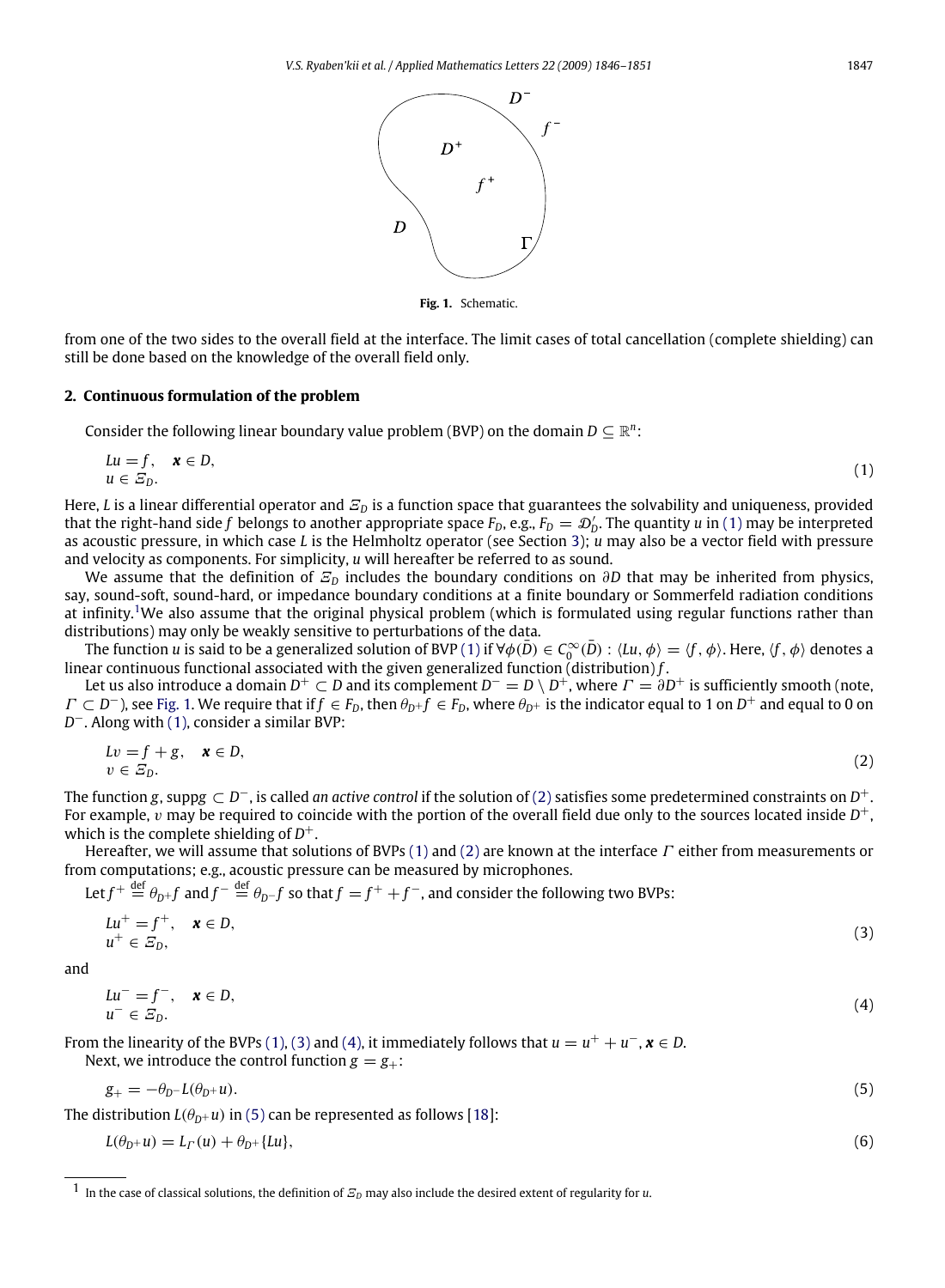where  ${Lu}$  denotes the regular part of *Lu*, and the singular distribution  $L<sub>1</sub>(u)$  is fully determined by the Cauchy data of the function *u* on the boundary Γ [\[18\]](#page-5-10) (also see example in Section [3\)](#page-3-0):

<span id="page-2-0"></span>
$$
\operatorname{Tr}_{\varGamma} u = \left( u, \frac{\partial u}{\partial n}, \dots, \frac{\partial^{k-1} u}{\partial n^{k-1}} \right)_{\varGamma}^{\mathrm{T}}.
$$
\n<sup>(7)</sup>

In formula [\(7\),](#page-2-0) *k* is the order of the operator *L* and *n* is the outward normal to the boundary Γ .

From [\(5\)](#page-1-6) and [\(6\),](#page-1-7) it is clear that supp $g_{\perp} = \Gamma$  and  $g_{\perp}$  is fully determined by Tr<sub>Γ</sub>u of [\(7\),](#page-2-0) which is assumed known. Hence, we arrive at the following theorem.

**Theorem 1.** *The control g*<sup>+</sup> *of* [\(5\)](#page-1-6) *renders complete shielding of D*<sup>+</sup> *from the sound generated in D*−*. The field due to both the primary source f and secondary control source*  $g = g_+$  *is given by:* 

$$
v = \begin{cases} u^+, & \text{if } x \in D^+, \\ u + u^+, & \text{if } x \in D^-. \end{cases}
$$

**Proof.** Consider

$$
f + g = Lu - L(\theta_{D^+}u) + \theta_{D^+}L(\theta_{D^+}u) = L(\theta_{D^-}u) + f^+.
$$

Then, the solution of BVP [\(2\)](#page-1-3) is given by

<span id="page-2-4"></span>
$$
v=\theta_{D^-}u+u^+.
$$

This solution is unique, and clearly,  $v_{D^+} = u_{D^+}^+$ .  $\Box$ 

Thus, the domain *D* <sup>+</sup> appears shielded from the sources *f* <sup>−</sup>, whereas on the domain *D* <sup>−</sup> the overall field gets incremented by  $u^+$  due to the secondary sources  $g_+$ .

Next, let us introduce the following control functions:

$$
g^+ = \theta_{\bar{D}^+} L(\theta_{D^-} u^+)
$$
 and  $g^- = \theta_{D^-} L(\theta_{D^+} u^-)$ ,  
as well as their linear combination: (8)

 $g_{\alpha}(\alpha^+, \alpha^-) = \alpha^+ g^+ + \alpha^- g^-$ .  $(9)$ 

Since  $\{g^+\}=0$  and  $\{g^-\}=0$ , we have supp $g_\alpha(\alpha^+,\alpha^-)\subset\varGamma$ , and the following theorem holds.

**Theorem 2.** The field due to both the primary source f and the control source  $g = g_\alpha$  of [\(9\)](#page-2-1) is

<span id="page-2-3"></span><span id="page-2-2"></span><span id="page-2-1"></span>
$$
v = \begin{cases} u^+ + (1 + \alpha^-)u^-, & \text{if } \mathbf{x} \in D^+, \\ u^- + (1 + \alpha^+)u^+, & \text{if } \mathbf{x} \in D^-. \end{cases}
$$
 (10)

**Proof.** One can see that

$$
f + \alpha^{+}g^{+} + \alpha^{-}g^{-} = Lu + \alpha^{+}\theta_{\bar{D}^{+}}L(\theta_{D^{-}}u^{+}) + \alpha^{-}\theta_{D^{-}}L(\theta_{D^{+}}u^{-})
$$
  
= Lu +  $\alpha^{+}L(\theta_{D^{-}}u^{+}) + \alpha^{-}L(\theta_{D^{+}}u^{-}) - \alpha^{+}\theta_{D^{-}\backslash\Gamma}$ 
$$
= Lu + L(\alpha^{+}\theta_{D^{-}}u^{+} + \alpha^{-}\theta_{D^{+}}u^{-}).
$$

Hence, if  $g = g_\alpha$  on the right-hand side of [\(2\),](#page-1-3) then  $v = u + \alpha^+ \theta_{D^-} u^+ + \alpha^- \theta_{D^+} u^-$  and formula [\(10\)](#page-2-2) holds. Uniqueness promptly follows from the solvability/uniqueness of the original problem.  $\square$ 

Let us consider some implications of [Theorem 2.](#page-2-3) If we set  $\alpha^+=\alpha^-=0$  in [\(9\),](#page-2-1) then we introduce no control, and  $v=u.$ The choice  $\alpha^+=1$ ,  $\alpha^-=$   $-1$  is equivalent to [\(5\)](#page-1-6) and corresponds to the complete shielding of  $D^+$ . If  $\alpha^+=0$  and  $\alpha^-=$   $-1$ , then we again obtain a complete shielding of  $D^+$ , however, in contrast to the previous example, the field v on  $D^-$  remains equal to *u* and thus unaffected by the controls. If  $\alpha^+ = \alpha^- = -1$ , then domains  $D^+$  and  $D^-$  appear completely shielded from one another; this solution was also obtained in [\[17\]](#page-5-9). Clearly, by choosing other values of  $\alpha^+$  and  $\alpha^-$  (in particular, fractional), we can achieve any desired degree of attenuation (or amplification) of the exterior field on a given subdomain.

If  $\alpha^+=-1$  and  $\alpha^-=1$ , then we shield the domain  $D^-\setminus\Gamma$  from the field generated in  $D^+$ . This case corresponds to the control source

$$
g_- = -\theta_{\bar{D}^+} L(\theta_{D^-} u) = -g_+,
$$

where  $g_{+}$  is given by [\(5\).](#page-1-6) Indeed,

$$
g_+ + g_- = -L(\theta_{D^+}u) + \theta_{D^+}L(\theta_{D^+}u) - L(\theta_{D^-}u) + \theta_{D^- \setminus \Gamma}L(\theta_{D^-}u) = -f + f = 0.
$$

As has been mentioned, the source term *g*+ depends only on the Cauchy data [\(7\).](#page-2-0) The same is obviously true for *g*−. In other words, these control sources depend only on the total sound field and its derivatives at the interface Γ . However, for the general control  $g_\alpha$  of [\(9\)](#page-2-1) this is no longer true. The sources  $g^+$  and  $g^-$  of [\(8\)](#page-2-4) are determined by the fields  $u^+$  and *u*<sup>−</sup>, respectively. Hence, in addition to the total field we need to know the contribution from the sources in one of the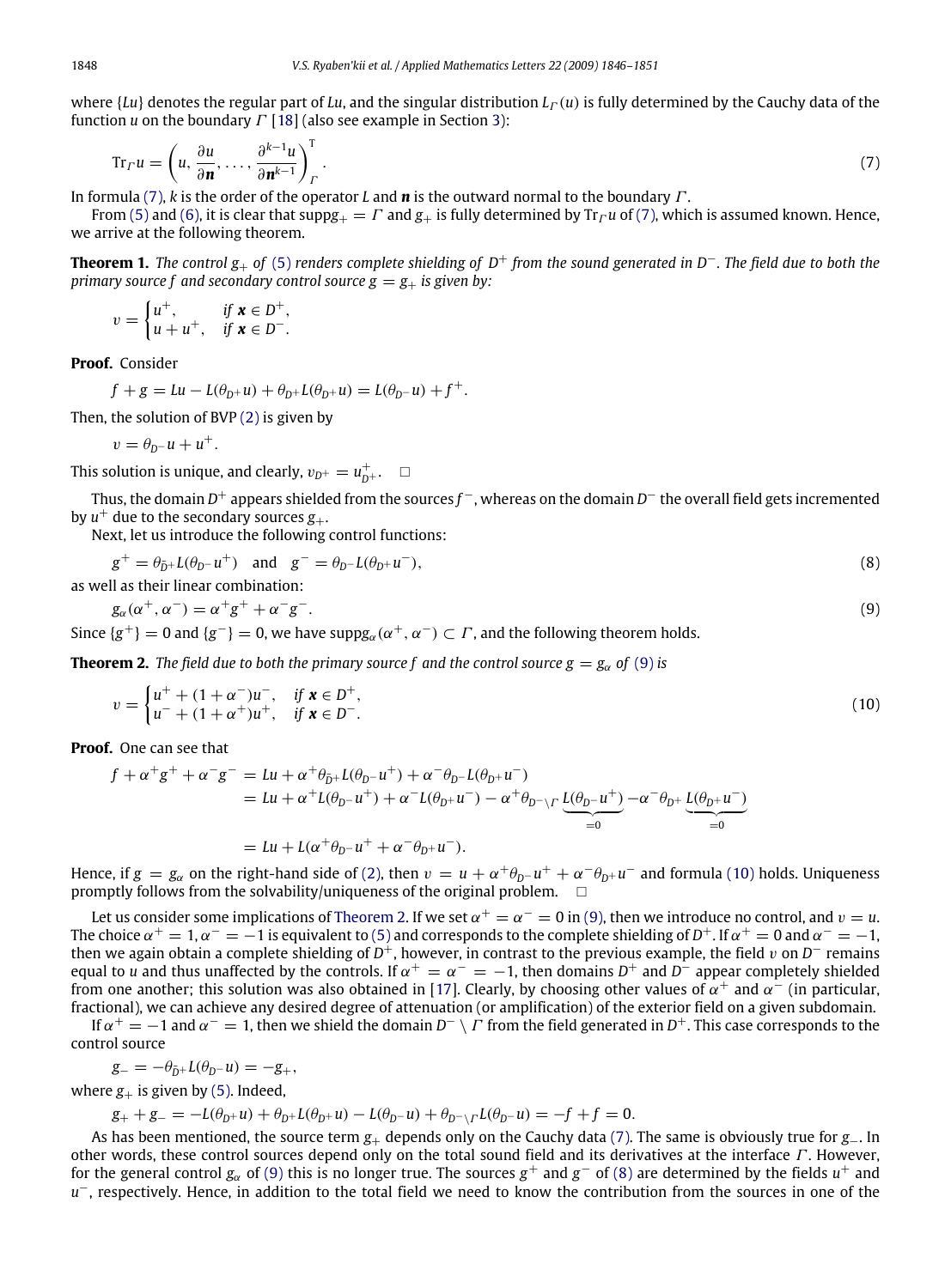subdomains, either *D* <sup>−</sup> or *D* <sup>+</sup>. This additional information can be extracted by first applying the controls *g*<sup>+</sup> or *g*<sup>−</sup> and then conducting the second set of measurements at the interface, see [\[17\]](#page-5-9).

#### <span id="page-3-0"></span>**3. Example: The Helmholtz equation**

Time-harmonic acoustic field (pressure) in an isotropic homogeneous medium is governed by the Helmholtz equation with a constant wavenumber  $\mu$ :

$$
\Delta u + \mu^2 u = f,
$$

which is a particular form of equation  $Lu = f$  from [\(1\).](#page-1-0) Then, the control  $g_+$  is given by the linear combination of a single layer and a double layer source terms at the interface  $\Gamma$ , see [\[13](#page-5-5)[,18\]](#page-5-10):

$$
g_{+} = \frac{\partial u}{\partial \mathbf{n}} \bigg|_{\Gamma} \delta(\Gamma) + \frac{\partial u_{\Gamma} \delta(\Gamma)}{\partial \mathbf{n}}.
$$

This control is fully determined by  $u_{\Gamma}$  and  $\frac{\partial u}{\partial n}|_{\Gamma}$ . To apply the general control  $g_{\alpha}$  of [\(9\),](#page-2-1) we, in addition, need to know  $u_{\Gamma}^+$  and ∂*u* +  $\frac{\partial u^+}{\partial \mathbf{n}}\Big|_T$ .

#### **4. Discrete formulation of the AC problem**

Consider a finite-difference counterpart of problem [\(1\):](#page-1-0)

<span id="page-3-1"></span>
$$
\sum_{n \in N_m} a_{mn} u_n = f_m, \quad m \in M,
$$
\n
$$
u_N \in \mathcal{Z}_N.
$$
\n
$$
(11)
$$

Here, *M* is the grid for the right-hand side  $f_m$ ;  $N_m$  is the stencil associated with every node  $m \in M$ ;  $a_{mn}$ ,  $m \in M$ ,  $n \in N_m$ , are the coefficients of the scheme;  $N = \bigcup N_m$ ,  $m \in M$ , is the grid for the solution  $u_n$ ;  $\mathcal{Z}_N$  is the space of grid functions  $u_N = \{u_n\}$ , *n* ∈ *N*, such that the solution of BVP [\(11\)](#page-3-1) exists and is unique for any right-hand side  $f_M = \{f_m\}$ ,  $m \in M$ . Inclusion  $u_N \in \mathcal{Z}_N$ of [\(11\)](#page-3-1) therefore approximates the inclusion  $u(\mathbf{x}) \in \mathcal{E}_D$  of [\(1\).](#page-1-0)

Let us specify a subset  $M^+ \subset M$  and define the sets:  $M^- = M \setminus M^+$ ;  $N^+ = \cup N_m$ ,  $m \in M^+$ ; and  $N^- = \cup N_m$ ,  $m \in M^-$ . The grid boundary  $\gamma$  is defined as  $\gamma = N^+ \cap N^-$ .

A grid function  $g_m$ ,  $m \in M$ , is said to be *a* discrete active control if the solution  $v_n$  of the BVP

<span id="page-3-4"></span>
$$
\sum_{\substack{n \in N_m \\ v_n \in \mathcal{E}_N}} a_{mn} v_n = f_m + g_m, \quad m \in M,
$$
\n(12)

satisfies some predetermined constraints either on  $N^+$  or on  $N^-$  or on the entire N.

Similarly to what has been done in Section [2,](#page-1-8) we introduce

<span id="page-3-2"></span>
$$
f_m^+ = \begin{cases} f_m, & \text{if } m \in M^+, \\ 0, & \text{if } m \in M^-, \end{cases} \quad \text{and} \quad f_m^- = \begin{cases} 0, & \text{if } m \in M^+, \\ f_m, & \text{if } m \in M^-, \end{cases}
$$

and consider two BVPs formulated for the sound generated inside *M*<sup>+</sup> and *M*−, respectively:

$$
\sum_{u_N^+} a_{mn} u_n^+ = f_m^+, \quad m \in M,
$$
\n
$$
(13)
$$

and

<span id="page-3-3"></span>
$$
\sum_{u_N^-} a_{mn} u_n^- = f_m^-, \quad m \in M,
$$
\n(14)

For the solutions of BVPs [\(11\),](#page-3-1) [\(13\),](#page-3-2) and [\(14\),](#page-3-3) we obviously have  $u_N = u_N^+ + u_N^-$ . Let us consider the following control function [cf. formula [\(5\)\]](#page-1-6):

<span id="page-3-5"></span>
$$
g_m = \begin{cases} 0, & \text{if } m \in M^+, \\ -\sum a_{mn} \bar{u}_n, & \text{if } m \in M^-, \end{cases} \quad \text{where } \bar{u}_n = \begin{cases} u_n, & \text{if } n \in \gamma, \\ 0, & \text{elsewhere.} \end{cases} \tag{15}
$$

Then, the solution  $v_N = \{v_n\}$ ,  $n \in N$ , of BVP [\(12\)](#page-3-4) coincides on  $N^+ \subset N$  with the solution of BVP [\(13\),](#page-3-2) see [\[12\]](#page-5-4). Hence, the grid domain *N* <sup>+</sup> becomes completely shielded from the exterior sound.

In addition, introduce the control functions [cf. formulae [\(8\)\]](#page-2-4):

<span id="page-3-6"></span>
$$
g_m^+(\bar{u}_N^+) = \begin{cases} \sum_{m} a_{mn} \bar{u}_n^+, & \text{if } m \in M^+, \\ 0, & \text{if } m \in M^-, \end{cases} \text{ where } \bar{u}_n^+ = \begin{cases} u_n^+, & \text{if } n \in \gamma, \\ 0, & \text{elsewhere,} \end{cases}
$$
 (16)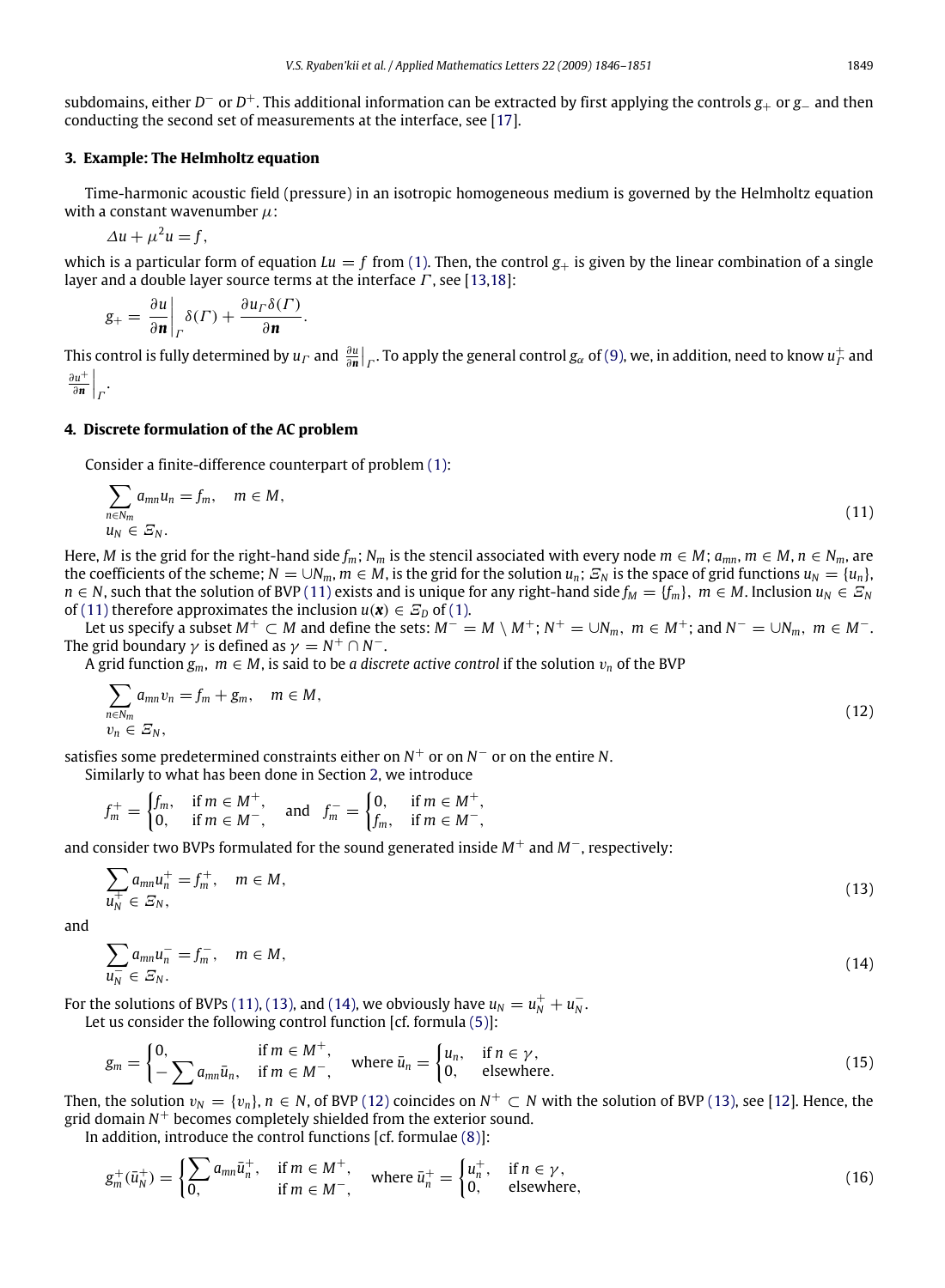and

<span id="page-4-2"></span>
$$
g_m^-(\bar{u}_N^-) = \begin{cases} 0, & \text{if } m \in M^+, \\ \sum a_{mn} \bar{u}_n^-, & \text{if } m \in M^-, \end{cases} \text{ where } \bar{u}_n^- = \begin{cases} u_n^-, & \text{if } n \in \gamma, \\ 0, & \text{elsewhere,} \end{cases}
$$
 (17)

as well as their linear combination [cf. formula [\(9\)\]](#page-2-1):

<span id="page-4-3"></span>
$$
g_m(\alpha^+, \alpha^-) = \alpha^+ g_m^+(\bar{u}_N^+) + \alpha^- g_m^-(\bar{u}_N^-). \tag{18}
$$

Note that to define the control [\(15\)](#page-3-5) it is sufficient to know only the total field  $u_n$  at the grid boundary  $\gamma$ , whereas to define the controls [\(16\),](#page-3-6) [\(17\),](#page-4-2) and [\(18\)](#page-4-3) we additionally need to know either  $u_n^+$  or  $u_n^-$  on  $\gamma$ . This extra information can be retrieved by first applying the control [\(15\)](#page-3-5) and then conducting the second set of measurements on  $\gamma$ , which will produce  $v_n\big|_{n\in\gamma}=u_n^+\big|_{n\in\gamma}.$ 

**Theorem 3.** *The field due to both the primary source*  $f_m$  *and the control* [\(18\)](#page-4-3) *is [cf. formula* [\(10\)](#page-2-2)*]* 

<span id="page-4-6"></span><span id="page-4-4"></span>
$$
v_n = \begin{cases} u_n^+ + (1 + \alpha^-)u_n^-, & \text{if } n \in N^+ \setminus \gamma, \\ u_n^- + (1 + \alpha^+)u_n^+, & \text{if } n \in N^- \setminus \gamma, \\ (1 + \alpha^+)u_n^+ + (1 + \alpha^-)u_n^-, & \text{if } n \in \gamma. \end{cases}
$$
(19)

**Proof.** Consider the function:

$$
\hat{v}_n = \begin{cases}\n\alpha^- u_n^-, & \text{if } n \in N^+ \setminus \gamma, \\
\alpha^+ u_n^+, & \text{if } n \in N^- \setminus \gamma, \\
\alpha^+ u_n^+ + \alpha^- u_n^-, & \text{if } n \in \gamma,\n\end{cases}
$$
\n(20)

so that  $\hat{v}_n + u_n = v_n$ , where  $u_n$  solves BVP [\(11\)](#page-3-1) and  $v_n$  is given by [\(19\).](#page-4-4) For  $\hat{v}_n$  of [\(20\),](#page-4-5) we have:

<span id="page-4-5"></span>
$$
\sum_{n\in N_m} a_{mn} \hat{v}_n = \begin{cases} \alpha^- \sum_{m} a_{mn} u_n^- + \alpha^+ g_m^+ (u_N^+), & \text{if } m \in M^+, \\ \alpha^+ \sum_{m} a_{mn} u_n^+ + \alpha^- g_m^- (u_N^-), & \text{if } m \in M^-. \end{cases}
$$

As BVP [\(12\)](#page-3-4) is uniquely solvable, its solution for  $g_m$  given by [\(18\)](#page-4-3) coincides with [\(19\).](#page-4-4)  $\Box$ 

[Theorem 3](#page-4-6) is a discrete counterpart of [Theorem 2,](#page-2-3) and it brings along a very similar set of implications. By choosing different values of  $\alpha^+$  and  $\alpha^-$ , we can have  $N^+$  or  $N^-$  completely shielded from their respective complements, or we can have both N<sup>+</sup> \γ and N<sup>-</sup> \γ completely shielded from one another, or in general, we can have the exterior sound on each subdomain attenuated or amplified by a prescribed factor. It is important to note that according to [\(19\),](#page-4-4) the fields on the domains  $N^+ \setminus \gamma$  and  $N^- \setminus \gamma$  do not depend on the values of  $\alpha^+$  and  $\alpha^-$ , respectively. Hence, the control [\(16\)](#page-3-6) affects only the field on *N*<sup>+</sup>, whereas the control [\(17\)](#page-4-2) may alter the field only on *N*<sup>−</sup>. Further details on the discrete setting can be found in [\[19\]](#page-5-11).

#### **5. Conclusions**

We consider a steady-sate or time-harmonic field governed by a linear PDE or system on a region composed of two subdomains separated by a common interface. The original sources of the field are located on both subdomains, and on the interface we introduce additional sources called controls. The controls are designed so that on each subdomain they enable a desired degree of cancellation (or intensification) of the field due to the sources on the complementary subdomain. The general solution for controls is obtained for both continuous and discrete formulation.

### **Acknowledgements**

The first author's work was supported by the Russian Foundation for Fundamental Research, Grant # 08-01-00099. The second author's work was supported by US NSF, Grant# DMS-0810963, and by US Air Force, Grant # FA9550-07-1-0170.

## **References**

- <span id="page-4-0"></span>[1] M.J.M. Jessel, Sur les absorbeurs actifs, in: Proceedings of 6th ICA, Tokyo, 1968, pp. 82, paper F-5-6.
- [2] G.D. Malyuzhinets, An unsteady diffraction problem for the wave equation with compactly supported right-hand side, in: Proceedings of the Acoustics Institute, USSR Academy of Sciences, 1971, pp. 124–139 (in Russian).
- [3] M.J.M. Jessel, G.A. Mangiante, Active sound absorbers in an air duct, J. Sound Vibration 23 (3) (1972) 383–390.
- [4] M.V. Fedoryuk, An unsteady problem of active noise suppression, Acoustics J. 22 (1976) 439–443 (in Russian).
- [5] G.A. Mangiante, Active sound absorption, J. Acoust. Soc. Amer. 61 (6) (1977) 1516–1523.

[6] M.O. Tokhi, S.M. Veres (Eds.), Active Sound and Vibration Control: Theory and Applications, in: IEE Control Series, vol. 62, The Institution of Electrical Engineers, London, 2002.

<span id="page-4-1"></span>[7] V. Isakov, Inverse Source Problems, in: Mathematical Surveys and Monographs, vol. 34, American Mathematical Society, Providence, RI, 1990.